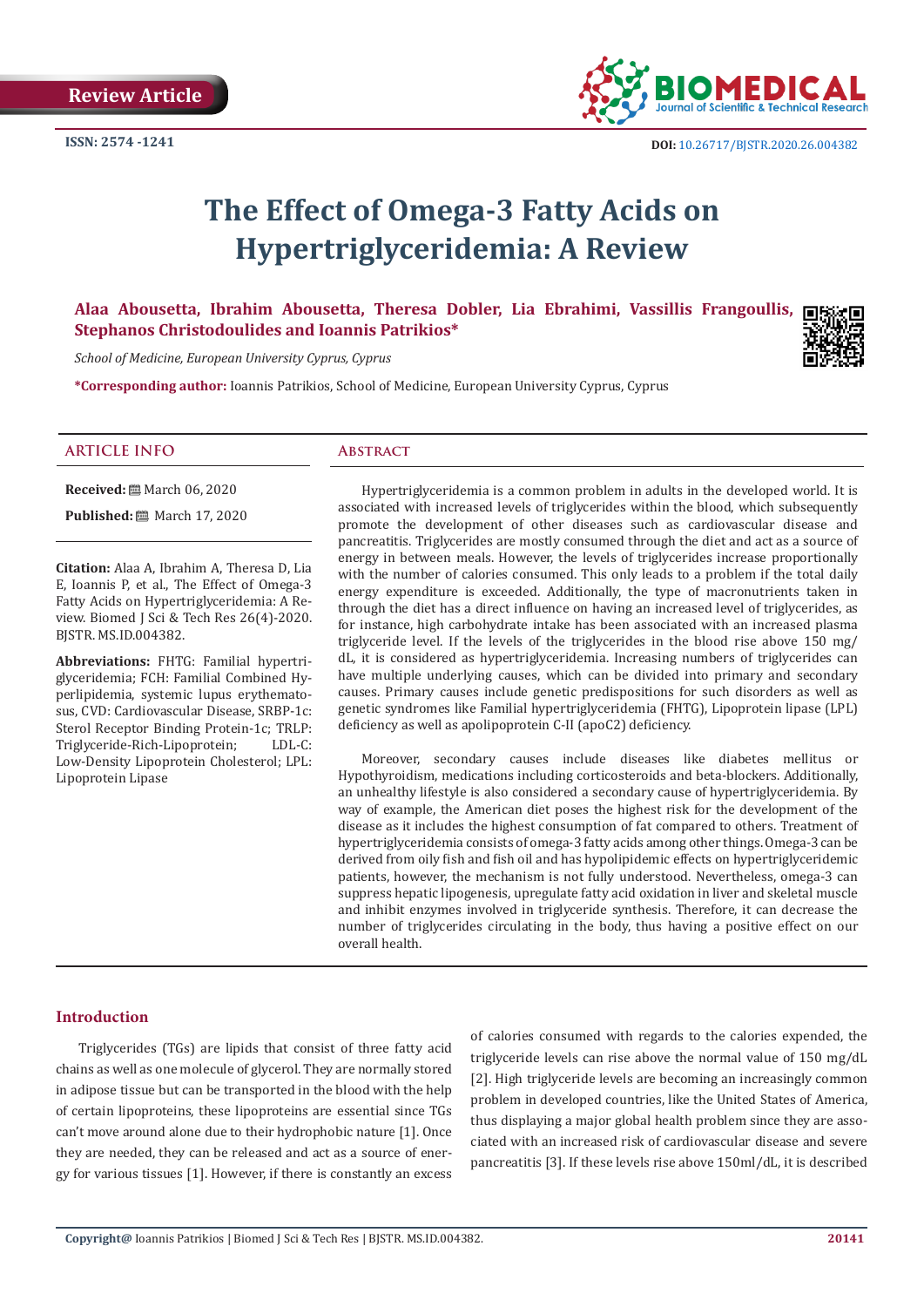as Hypertriglyceridemia. The disease affects approximately 25% of the population of the United States [4] and occurs in approximately 10% of men older than 30 and 10% of women older than 60 years [5]. The severity of the disease is characterized by the levels of TGs in the blood. Mild hypertriglyceridemia is described as ranging from 150-199mg/dL, moderate Hypertriglyceridemia ranges from 200-499mg/dL while severe Hypertriglyceridemia is described as ranging from 1000-1999 mg/dL.

Moreover, very severe hypertriglyceridemia is defined as having a Blood triglyceride concentration of above 2000mg/dL [1]. Primary causes for Hypertriglyceridemia include genetic syndromes, such as rare syndromes like Lipoprotein lipase (LPL) deficiency, Apolipoprotein C-II (apoC2) deficiency, and more common syndromes like Familial hypertriglyceridemia (FHTG), Familial combined hyperlipidemia (FCHL), and metabolic syndrome. Furthermore, Diet is another primary cause for Hypertriglyceridemia. Diets that put people at risk for Hypertriglyceridemia include an excess of alcohol and a positive-energy balanced diet with saturated fat or a high glycemic index [1]. Secondary causes include diseases such as hypothyroidism, diabetes mellitus, obesity, as well as Medications like Beta-blockers, Thiazides, Corticosteroids. The disease is treated through lifestyle changes, reduction of body weight or supplementation with omega 3 fatty acids [3]. Omega 3 fatty acids are essential fatty acids, which means that they can't be produced by the body. The three main omega 3s are Eicosapentaenoic acid (EPA), docosahexaenoic acid (DHA) as well as Alpha-linolenic acid (ALA) [6]. However, only the long-chain omega-3 fatty acids, EPA and DHA can be used as a treatment for hypertriglyceridemia because they decrease the triglyceride levels in the blood by decreasing the synthesis & secretion of them [3].

#### **Current Status of Knowledge**

#### **Hypertriglyceridemia**

HYPERTRIGLYCERIDEMIA refers to an elevated level of triglycerides in the blood plasma, a condition that increases the risk of coronary artery disease (the narrowing or blockage of the coronary arteries, usually caused by atherosclerosis a result of the buildup of fatty deposits and cholesterol ultimately forming plaques that compromise the available diameter of the arteries lumen resulting in a blockage of blood supply to a region of the heart and this will result in myocardial infarction) [7]. The triglycerides found in our bloodstream are a mixture of triglycerides that have been obtained from the diet and those produced in the body to provide an energy source. Hypertriglyceridemia is habitually caused or worsened by factors such as obesity, unwell controlled diabetes, and an inactive lifestyle [8]. However, triglycerides are a vital part of the blood as they are required in the blood to serve as a source of energy, only in excess, they increase the risk of heart disease, stroke, and other health issues [9].

#### **Triglycerides and their Effect on Cardiovascular Disease**

Triglycerides themselves do not directly cause the fatty deposits that accumulate in atherosclerosis, but the cholesterol inside triglyceride-rich particles called very-low-density lipoproteins may add to the formation of plaques. In many cases, people with hypertriglyceridemia have other lipid disorders or risk factors associated with heart disease and stroke, including obesity and metabolic syndrome [9]. After consumption and absorption of excess carbohydrates and fat, they are stored in the body in the form of triglycerides within the adipose tissue. In between meals, certain hormones can release triglycerides for energy. If regularly more calories are consumed than needed for everyday life, a high blood triglyceride level will be developed. Whether or not a person's triglyceride level falls within a healthy range can be ascertained using a simple blood test. The levels of triglyceride that is considered normal, is below a specific value (the lower quartile) (150 mg/dL). Whereas, middle quartile ranges from (150 to 199 mg/dL), upper quartile from (200 to 499 mg/dL) and the uppermost quartile is (500 mg/dL or above). All levels above 150mg/dL are associated with the development of hypertriglyceridemia [10,11].

#### **Reasons for the Development of Hypertriglyceridemia**

Hypertriglyceridemia can have a variety of causes, including genetic predispositions, obesity as well as certain medications. These causes can be divided into primary and secondary causes [1]. However, most frequently a primary cause is present in combination with one or more secondary factors, which determine the severity of the disease [12]. Primary factors include Genetic syndromes that present as Chylomicronemia [1]. These syndromes are characterized by their lack of the ability to break down lipids correctly, leading to their build-up in the blood [13]. Examples include Lipoprotein lipase (LPL) deficiency, Apolipoprotein C-II (apoC2) deficiency as well as Dysbetalipoproteinemia. Other genetic syndromes that contribute to high TG levels in the blood include Familial Hypertriglyceridemia (FHTG), characterized by the overproduction of hepatic VLDL as well as Familial combined hyperlipidemia (FCHL) and genetic susceptibility for the Metabolic syndrome [1]. Furthermore, a primary cause is an unhealthy diet like excess consumption of alcohol, and overconsumption of calories in relation to calories expended. Secondary causes include diseases like Hypothyroidism, poorly controlled Diabetes mellitus, central obesity as well as autoimmune disorders like systemic lupus erythematosus (SLE). Medications are additionally considered to be a secondary cause of hypertriglyceridemia. High triglyceride promoting medications include Beta-blockers, thiazides, corticosteroids as well as many others [1]. Additionally, pregnancy can also cause an increase in TG levels [1].

#### **The Symptoms of Hypertriglyceridemia**

Hypertriglyceridemia doesn't typically present with symptoms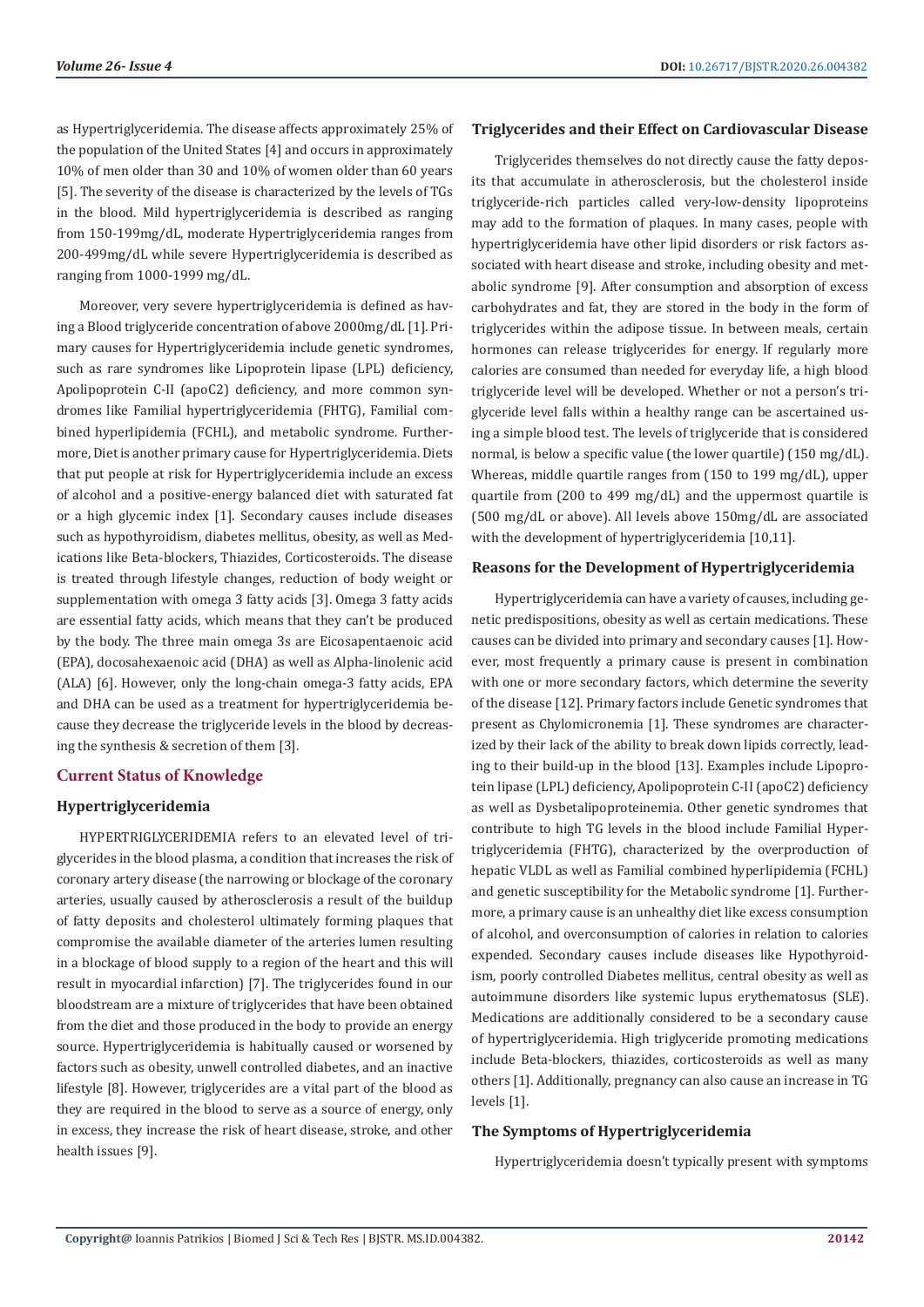and until it is considered as severe Hypertriglyceridemia with values above 1000 mg/dL. However, if symptoms are present, they include gastrointestinal pain, difficulty breathing, memory loss and Dementia. If the patient has already developed diseases associated with Hypertriglyceridemia, like pancreatitis, symptoms include severe abdominal pain, nausea, vomiting, fever as well as a loss of appetite. Most notably is the increased incidence of cardiovascular disease with patients of increased lipid levels in the plasma [14].

# **Different Types of Diets and Risk of Hypertriglyceridemia**

The diet has a direct effect on the levels of cholesterol and triglyceride found in the bloodstream. Subsequently, the amount of fat consumed through the diet is proportional to the risk of developing Hypertriglyceridemia. Some examples of common diets are the American, Mediterranean, and Asian diets [15]. The American diet has the highest percentage of fat consumed. The typical American diet is about 2,200 calories per day, with 30% of calories from carbohydrates, 15% protein, and 55% fat. In comparison, the Mediterranean diet consists of 1500-1800 calories with about 50% of the calories coming from protein and 25% from carbohydrates and 25% from fat. The typical Asian diet has about 1200-1500 calories with about 40% of the calories from protein and 55% carbohydrates and 5% fat. Considering the above-mentioned diets, it can be concluded that the diet that presents the least risk of the development of hypertriglyceridemia when considering the fat intake, is the Asian because of the low percentage of fat. Since the American diet has the highest amount of fat consumed, it can be presumed that it is associated with the highest risk of the development of Hypertriglyceridemia, and therefore associated with a high incidence rate of cardiovascular disease. However, another important value to consider is the amount of carbohydrates consumed in the diet as an increased intake has been shown to be associated with an increased triglyceride level in the blood [16]. Taking this into consideration shows that the Asian diet also presents an increased risk of the development of hypertriglyceridemia as it has a carbohydrate consumption of 55%. When considering both the fat and carbohydrate intake, it can be concluded that the Mediterranean diet is associated with the lowest risk of developing hypertriglyceridemia as it has a moderate intake of both fat and carbohydrates compared to the high intakes in the Asian and American diet [16].

#### **Clinical Relevance**

In severe hypertriglyceridemia, the administration of TG-lowering drugs to reduce the risk of chylomicronemia is necessary to avoid the development of pancreatitis. When levels exceed (1000 mg/dL) patients are at a high risk of developing complications related to cardiovascular disease (CVD) [17]. In these patients, the chylomicrons are now chylomicron remnants (a TG rich lipoprotein that is extremely small), or other atherogenic particles that will result in heart disease, myocardial infarction and mortality in both men and women [18]. These particles can enter the arterial wall and become trapped [19]. These ultra-low-density lipoproteins are more readily taken up by macrophages resulting in the formation of foam cells, a type of cell that can form plaques leading to atherosclerosis causing a stroke or a heart attack [20]. Foam cells also trigger an inflammatory response and necrosis through TG hydrolysis that results in the release of free fatty acids (FFA) and monoacylglycerols [20].

#### **Effect of Omega-3-Fatty Acids on Hypertriglyceridemia**

The Supplementation of omega-3 fatty acids and its long-chain fatty acids called Docosahexaenoic acid as well as Eicosapentaenoic acid have been shown to have hypolipidemic effects in hypertriglyceridemia patients. However, the mechanism of the effects of omega-3-fatty acids in humans on hypertriglyceridemia has not yet been clarified [21].

#### **Effect of Omega-3 Fatty Acids in the Human Body**

Studies have shown, that a sterol receptor binding protein-1c (SREBP-1c) functions as a main genetic switch that controls lipogenesis and also regulates  $\geq 4$  metabolic nuclear receptors such as the liver X receptor, the hepatocyte nuclear factor-4a (HNF-4a), the farnesol X receptor and the peroxisome proliferator-activated receptors (PPARs) [22].The effects of omega-3 fatty acids (O3FA) on Triglyceride levels are hypotriglyceridemic. Several mechanisms have been proposed. O3FA can reduce levels of SREBP-1c and therefore can suppress hepatic lipogenesis resulting in less cholesterol-, fatty acids-, Triglyceride- synthesizing enzymes being expressed [22]. In addition to that, it activates Peroxisome-Proliferator-Activated-Receptor (PPAR) which is followed by an upregulation of fatty oxidation in the liver and skeletal muscle which in turn leads to a less available substrate for TG (triglyceride) and VLDL (very-low-density-lipoproteins) synthesis [22]. Correlated to that, another effect of O3FA is the inhibition of key enzymes like phosphatidic acid phosphatase and diacylglycerol acyltransferase which are involved in hepatic TG Synthesis [22]. Furthermore, it down-regulates Hepatocyte-Nuclear-Factor 4a (HNF-4a) which then is followed by an enhanced flux of glucose to glycogen. Lastly, they increase the expression of Lipoprotein Lipase which is a key component in Triglyceride-Rich-Lipoprotein (TRL) biosynthetic pathways resulting in increased TG removal from circulating VLDL and chylomicron particles [22]. Research has also shown that the components of O3FA, EPA (Eicosapentaenoic acid) and DHA (Docosahexaenoic acid), both reduce TG. However, DHA reduction of TG is greater as well as the increase in low-density lipoprotein cholesterol (LDL-C) compared to EPA. Additionally, DHA raises high-density lipoprotein cholesterol (HDL-C) which isn't the case for EPA [23- 25].

Omega 3 - carboxylic acids (O3CA) which are found in the form of polyunsaturated free fatty acids, have been shown to have en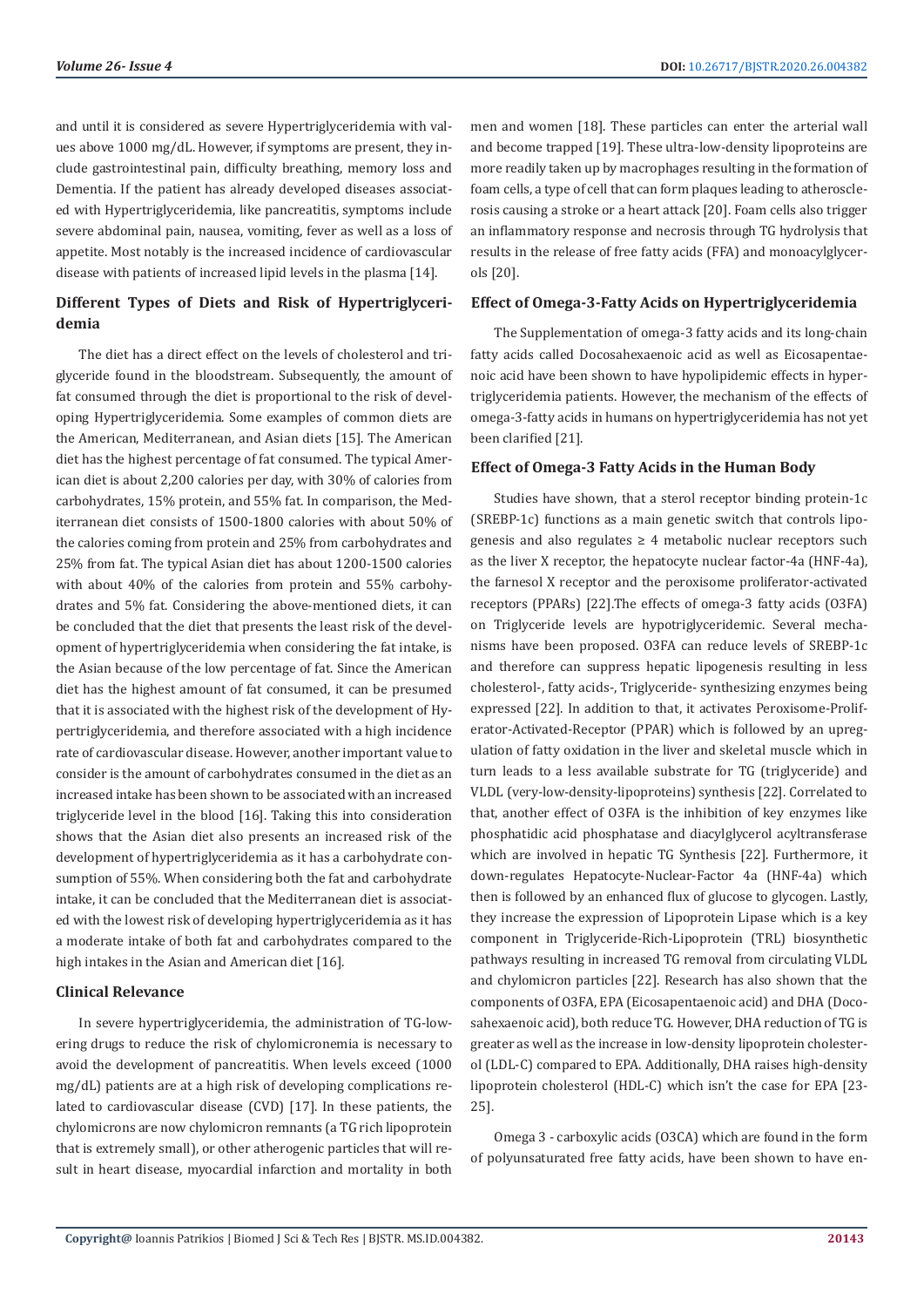hanced bioavailability in the treatment of dyslipidemia [26]. Several notable effects of O3CA have been found. For instance, O3CA can reduce apolipoprotein CIII levels (ApoCIII). The uptake of the plasma proteins VLDL, IDL and LDL is influenced by an inhibiting receptor-mediated uptake into the liver. This mechanism is regulated by ApoC-III.Furthermore, ApoC-III enhances hepatic assembly as well as the secretion of VLDL. A VLDL containing ApoC-III is broken down to LDL which has a slower clearance from plasma [27]. Moreover, ApoC-III inhibits the uptake of triglyceride-rich lipoproteins. Additionally, ApoC-III inhibits LPL which hydrolyzes TRL, VLDL, and Chylomicrons [28]. People suffering from hypertriglyceridemia usually have an overproduction of ApoC-III [28].

### **Supplementation of Omega-3 Fatty Acids on Hypertriglyceridemia**

Based on the approval of the United States Food and Drug Administration omega-3 fatty acids can be used as a treatment for very high triglyceride levels. It has been suggested that 2-4 g/day of the total EPA and DHA dose recommended to lower triglyceride levels. If triglyceride levels above 500 mg/dl it is suggested to take in 4 g/day which leads to a reduction of triglyceride levels of ≥30% [29]. In addition to that, VLDL-C levels have been reduced by more than 50% whereas LDL-C, dependent on the baseline triglyceride level, may rise. Therapy with EPA and DHA on hypertriglyceridemia should be under a physician's care as stated by the American Heart Association. It has been shown that supplementation with omega-3 fatty acids and O3FA taken from marine or EPA/DHA-enriched food sources both have an effect in lowering TG-levels [30].

#### **Sources of Omega-3 Fatty Acids**

#### **Diet**

In a clinical study that tested the hypothesis that oil-rich fish can improve cardiovascular health. 48 non-obese and relatively healthy individuals, 16 men and 32 females, were instructed to maintain their usual dietary habits and physical activities over a time span of 4 weeks. The diet was then altered to include 125g of salmon (5.4g of n-3 PUFA) for another duration of 4 weeks. Fasting blood samples and Blood pressure, as well as body composition, were collected to compare the results. The results obtained before the dietary intervention: TGs - 83, Total-C - 167, LDL-C - 92) [30]. Blood pressure reduced by 4%, TGs were reduced by 15%, LDL-C reduced by 7%, and HDL-C was elevated by 5% [31].

#### **Supplementation**

A substitute for omega-3 intake besides dietary consumption is supplementation. Omega-3 is used in the treatment of patients with hypertriglyceridemia. These supplements must be paired with Docosahexaenoic acid (DHA) and Eicosapentaenoic acid (EPA) to improve endothelial function and reduce biomarkers that cause platelet activation [32]. Although supplementation has shown to improve cardiovascular health a controlled study using a supplement containing DHA and no EPA was found to increase plasma levels of LDL and HDL in the plasma [33]. EPA has been shown to reduce hypertriglyceridemia in CVD patients although further research must be presented [34].

#### **Conclusion**

Hypertriglyceridemia, as well as its related disorders, are a big issue our developed world is facing. Genetic causes, like Lipoprotein lipase (LPL) deficiency as well as other factors such as an unhealthy diet, hypothyroidism and diabetes mellitus can ultimately lead to the development of hypertriglyceridemia. The disease is categorized according to the amounts of triglycerides in the blood. An increased number of TGs is associated with worsening of the disease and increased likelihood of developing diseases associated with hypertriglyceridemia, such as cardiovascular disease or acute pancreatitis. Diet is a risk factor for the development of the disease. Certain diets, such as the Asian and the American can be disease-promoting while others, like the Mediterranean, are not associated with an increased risk of developing hypertriglyceridemia. An omega-3 rich diet can decrease the potential risk and can be administered as a complementary drug in combination with other TG-lowering drugs. The importance of the consumption of omega-3 fatty acids, should therefore be conveyed to everyone. People must also be educated about the dangers of obesity. Understanding these consequences is critical in the prevention of obesity-related diseases in the developed world. Furthermore, the importance of a well-balanced diet should be emphasized to everyone in order to further promote overall well-being.

#### **Conflict of Interest**

The authors declare that they have no conflict of interest.

#### **References**

- 1. [Rygiel K \(2018\) Hypertriglyceridemia -Common Causes, Prevention and](https://www.ncbi.nlm.nih.gov/pubmed/29366425) [treatment Strategies. Curr Cardiol Rev 14\(1\): 67-76.](https://www.ncbi.nlm.nih.gov/pubmed/29366425)
- 2. [Mayo Clinic. Can triglycerides affect my heart health?](https://www.mayoclinic.org/diseases-conditions/high-blood-cholesterol/in-depth/triglycerides/art-20048186)
- 3. [Elkins C, Freidrich D \(2018\) Hypertriglyceridemia-A review of the](https://www.nursingcenter.com/cearticle?an=00006205-201810000-00006&Journal_ID=54012&Issue_ID=4793298) [evidence. The Nurese Practitioner 43\(10\): 22-29.](https://www.nursingcenter.com/cearticle?an=00006205-201810000-00006&Journal_ID=54012&Issue_ID=4793298)
- 4. [Backes J, Anzalone D, Hilleman D, Cantini J \(2016\) The clinical relevance](https://www.ncbi.nlm.nih.gov/pubmed/27444154) [of omega-3 fatty acids in the management of hypertriglyceridemia. Lipid](https://www.ncbi.nlm.nih.gov/pubmed/27444154) [Health Dis 15\(1\): 118.](https://www.ncbi.nlm.nih.gov/pubmed/27444154)
- 5. Maio A, Dowd F (2010) Hypertriglyceridemia. xPharm: The Comprehensive Pharmacology Reference.
- 6. [Coronary Artery Disease | Cleveland Clinic.](https://my.clevelandclinic.org/health/diseases/16898-coronary-artery-disease)
- 7. [The Nutrition Source. Omega-3 Fatty Acids: An Essential Contribution](https://www.hsph.harvard.edu/nutritionsource/what-should-you-eat/fats-and-cholesterol/types-of-fat/omega-3-fats/).
- 8. [Robertson S. Hypertriglyceridemia Cause and Symptoms.](https://www.news-medical.net/health/Hypertriglyceridemia-Cause-and-Symptoms.aspx)
- 9. [Yuan G, Al-Shali K, Hegele R \(2007\) Hypertriglyceridemia: Its etiology,](https://www.ncbi.nlm.nih.gov/pubmed/17420495) [effects and treatment. CMAJ 176\(8\): 1113-1120.](https://www.ncbi.nlm.nih.gov/pubmed/17420495)
- 10. [Aalto-Setälä K, Fisher E, Chen X, Chajek-Shaul T, Hayek T, et al. \(1992\)](https://www.ncbi.nlm.nih.gov/pubmed/1430212) [Mechanism of hypertriglyceridemia in human apolipoprotein \(apo\) CIII](https://www.ncbi.nlm.nih.gov/pubmed/1430212) [transgenic mice. Diminished very low-density lipoprotein fractional](https://www.ncbi.nlm.nih.gov/pubmed/1430212) [catabolic rate associated with increased apo CIII and reduced apo E on](https://www.ncbi.nlm.nih.gov/pubmed/1430212) [the particles. J Clin Invest 90\(5\): 1889-1900.](https://www.ncbi.nlm.nih.gov/pubmed/1430212)